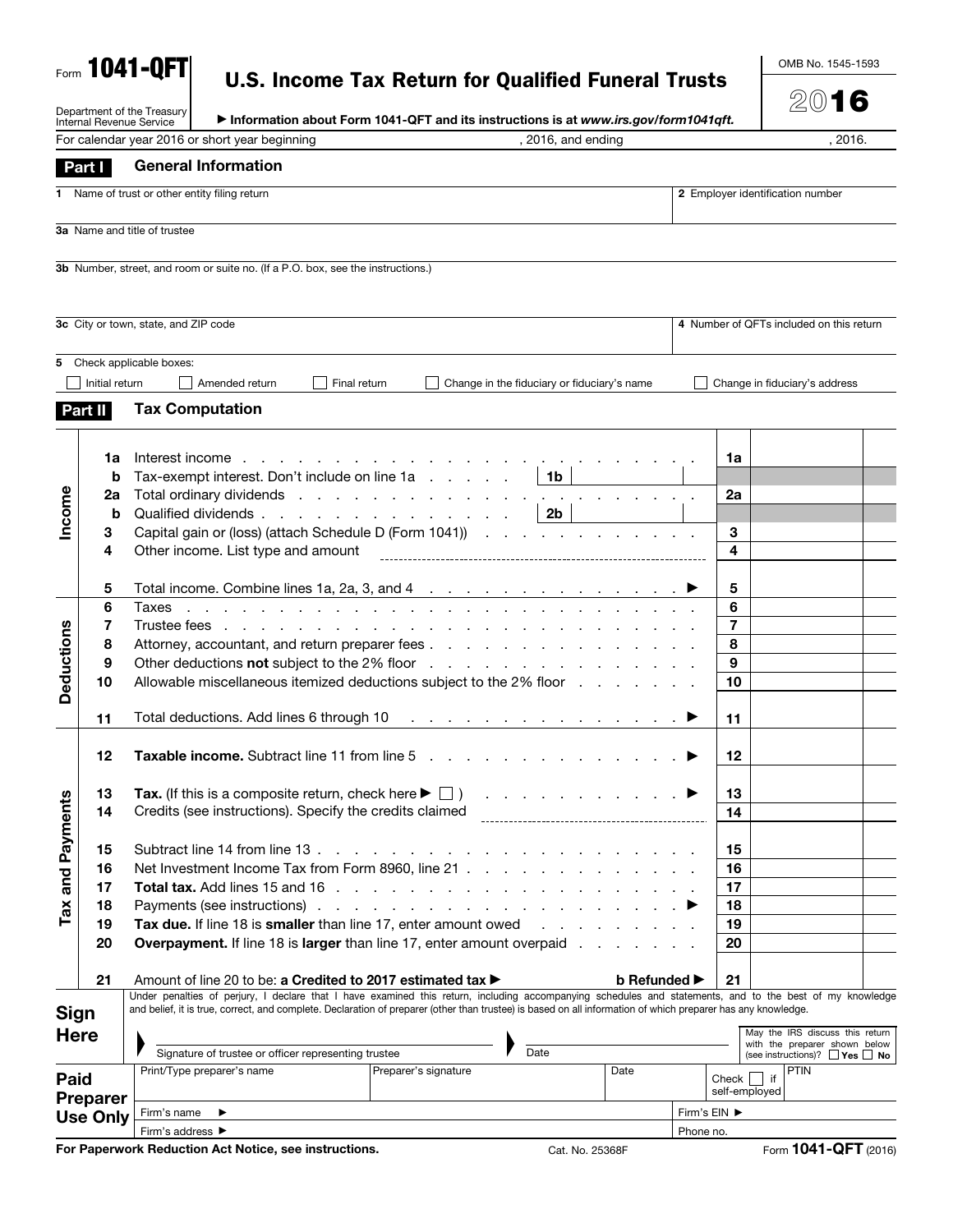# General Instructions

Section references are to the Internal Revenue Code.

## Future Developments

For the latest information about developments related to Form 1041-QFT and its instructions, such as legislation enacted after they were published, go to *www.irs.gov/form1041qft.* 

# Reminder

Net investment income tax. An estate or trust may be subject to net investment income tax (NIIT). NIIT is a 3.8% tax on the lesser of an estate's or trust's undistributed net investment income or the excess of the estate's or trust's adjusted gross income over a specified threshold amount. NIIT may need to be included when figuring estimated tax. In addition, there are special rules when calculating NIIT for a composite return. See *Composite Return*, later.

# Purpose of Form

The trustee of a trust that has elected to be taxed as a qualified funeral trust (QFT) files Form 1041-QFT to report the income, deductions, gains, losses, and tax liability of the QFT. The trustee can use the form to report information for a single QFT or for multiple QFTs having the same trustee. If filing Form 1041-QFT for multiple QFTs, please see the rules discussed under *Composite Return*, later.

Pre-need funeral trusts that don't qualify as QFTs should see the Instructions for Form 1041, U.S. Income Tax Return for Estates and Trusts, for their filing requirements.

# Qualified Funeral Trust

A QFT is a domestic trust that meets all of the following requirements.

• The trust arose as a result of a contract with a person engaged in the trade or business of providing funeral or burial services or property to provide such services.

• The sole purpose of the trust is to hold, invest, and reinvest funds in the trust and to use those funds solely to pay for funeral or burial services or property to provide such services for the benefit of the beneficiaries of the trust.

• The only beneficiaries of the trust are individuals for whom such services or property are to be provided at their death under the contracts described above.

• The only contributions to the trust are contributions by or for such beneficiaries' benefit.

• The trustee makes or previously had made the election to treat the trust as a QFT.

• The trust would have been treated as owned by the purchasers of the contracts under the grantor trust provisions of the Code if the QFT election hadn't been made.

Note: A trust that isn't treated as owned by the purchaser solely because of the death of an individual will be treated as meeting this requirement during the 60-day period beginning on the date of that individual's death.

If a QFT has multiple beneficiaries, each beneficiary's separate interest under a contract is treated as a separate QFT for the purpose of figuring the tax and filing this return. Each beneficiary's share of the trust's income is determined in accordance with the beneficiary's interest in the trust. A beneficiary's interest in a trust may be determined under any reasonable method.

Whenever these instructions refer to a trust or QFT, it includes such separate interests that are treated as separate QFTs.

## Making the Election

The trustee makes the election to treat a trust as a QFT by filing Form 1041-QFT for the trust by the due date (including extensions).

You may elect QFT status for a trust's first eligible year or for any subsequent year. Once made, the election can't be revoked without the consent of the IRS.

# Composite Return

A trustee may file a single, composite Form 1041-QFT for some or all QFTs of which he or she is the trustee, including QFTs that had a short tax year.

You must attach a statement to a composite Form 1041-QFT that includes the following information for each QFT (or separate interest treated as a separate QFT).

• The name of the owner or the beneficiary. If you list the name of the owner and that trust has more than one beneficiary, you must separate the trust into shares held by the separate beneficiaries;

• The type and gross amount of each type of income earned by the QFT for the tax year. For capital gains, identify separately the amount of (a) net short-term capital gain, (b) net long-term capital gain, (c) 28% rate gain, and (d) unrecaptured section 1250 gain;

• The type and amount of each deduction and credit allocable to the QFT;

• The tax and payments made for each QFT; and

• The termination date for each QFT that was terminated during the year.

Note: When calculating NIIT for a composite return, treat each beneficiary's interest in each QFT (within the meaning of section 685) as a separate trust.

## When To File

File Form 1041-QFT by April 18, 2017. (The filing date is extended to April 18 because April 15 falls on a Saturday and Emancipation Day will be celebrated on Monday April 17 in the District of Columbia.) The due date for a composite return is also April 18, 2017, even if the return includes QFTs that terminated during the year. If you are filing for a short year, file Form 1041-QFT by the 15th day of the 4th month following the close of the short year. If the due date falls on a Saturday, Sunday, or a legal holiday, file by the next business day.

### Private Delivery Services

You can use certain private delivery services designated by the IRS to meet the "timely mailing as timely filing/paying" rules for tax returns and payments. These private delivery services include only the following.

• DHL Express 9:00, DHL Express 10:30, DHL Express 12:00, DHL Express Worldwide, DHL Express Envelope, DHL Import Express 10:30, DHL Import Express 12:00, and DHL Import Express Worldwide.

• FedEx First Overnight, FedEx Priority Overnight, FedEx Standard Overnight, FedEx 2Day, FedEx International Next Flight Out, FedEx International Priority, FedEx International First, and FedEx International Economy.

• UPS Next Day Air Early AM, UPS Next Day Air, UPS Next Day Air Saver, UPS 2nd Day Air, UPS 2nd Day Air A.M., UPS Worldwide Express Plus, and UPS Worldwide Express.

The private delivery service can tell you how to get written proof of the mailing date.

### Extension of Time To File

Use Form 7004, Application for Automatic Extension of Time To File Certain Business Income Tax, Information, and Other Returns, to get an extension of time to file. An extension of time to file a return doesn't extend the time to pay the tax.

## Where To File

File Form 1041-QFT at the following address:

Department of Treasury Internal Revenue Service Cincinnati, OH 45999

## Who Must Sign

## Trustee

The trustee, or an authorized representative, must sign Form 1041-QFT.

### Paid Preparer

Generally, anyone who is paid to prepare a tax return must sign the return and fill in the other blanks in the *Paid Preparer Use Only* area of the return. The person required to sign the return must:

- Complete the required preparer information,
- Sign it in the space provided for the preparer's signature, and

• Give you a copy of the return in addition to the copy to be filed with the IRS.

Anyone who is paid to prepare the trust's return must enter their PTIN in the *Paid Preparer Use Only* section. The PTIN entered must have been issued after September 27, 2010. For information, see Form W-12, IRS Paid Preparer Tax Identification Number (PTIN) Application and Renewal.

### Paid Preparer Authorization

If the trustee wants to allow the IRS to discuss the QFT's 2016 tax return with the paid preparer who signed it, check the "Yes" box in the signature area of the return. This authorization applies only to the individual whose signature appears in the *Paid Preparer Use Only* section of the QFT's return. It doesn't apply to the firm, if any, shown in that section.

If the "Yes" box is checked, the trustee is authorizing the IRS to call the paid preparer to answer any questions that may arise during the processing of the QFT's return. The trustee is also authorizing the paid preparer to:

• Give the IRS any information that is missing from the QFT's return,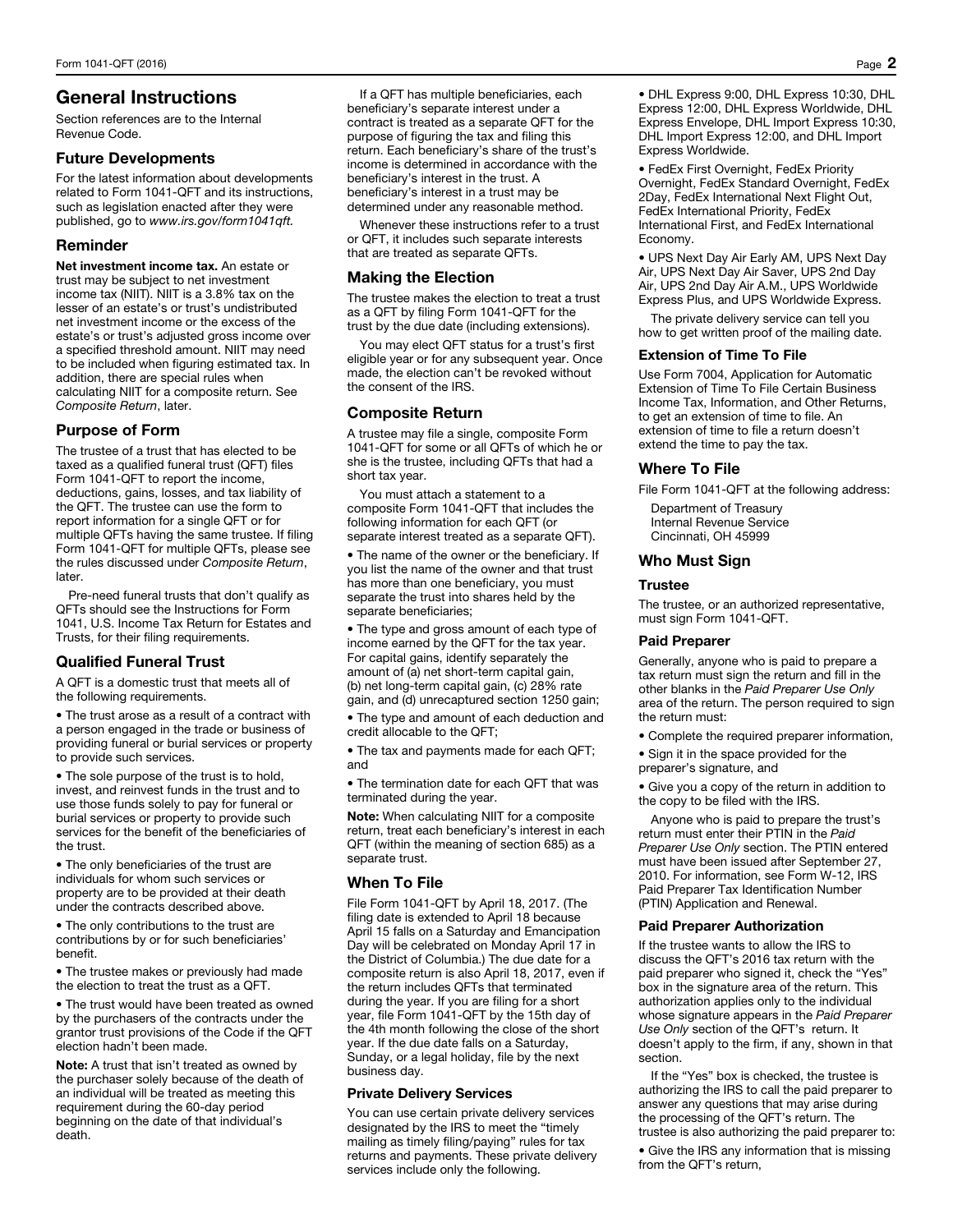• Call the IRS for information about the processing of the QFT's return or the status of its refund or payment(s), and

• Respond to certain IRS notices that the trustee has shared with the preparer about math errors, offsets, and return preparation.

The trustee isn't authorizing the paid preparer to receive any refund check, bind the QFT to anything (including any additional tax liability), or otherwise represent the QFT before the IRS.

The authorization will automatically end no later than the due date (without regard to extensions) for filing the QFT's 2017 tax return. If the trustee wants to expand the paid preparer's authorization or revoke the authorization before it ends, see Pub. 947, Practice Before the IRS and Power of Attorney.

# Accounting Methods

Figure taxable income using the method of accounting regularly used in keeping the QFT's books and records. Generally, permissible methods include the cash method, the accrual method, or any other method authorized by the Internal Revenue Code. In all cases, the method used must clearly reflect income.

Generally, the QFT may change its accounting method (for income as a whole or for any material item) only by getting consent on Form 3115, Application for Change in Accounting Method. For more information, see Pub. 538, Accounting Periods and Methods.

# Accounting Period

All QFTs must use a calendar year as their accounting period.

# Rounding Off to Whole Dollars

You may round off cents to whole dollars on your return and statements. If you do round to whole dollars, you must round all amounts. To round, drop amounts under 50 cents and increase amounts from 50 to 99 cents to the next dollar. For example, \$1.39 becomes \$1 and \$2.50 becomes \$3. If you have to add two or more amounts to figure the amount to enter on a line, include cents when adding the amounts and round off only the total.

# Estimated Tax

Generally, a QFT must pay estimated income tax for 2017 if it expects to owe, after subtracting withholding and credits, at least \$1,000 in tax. Estimated tax liability is figured for the individual QFT, and not for a composite return taken as a whole. For details and exceptions, see Form 1041-ES, Estimated Income Tax for Estates and Trusts.

# Interest and Penalties

### **Interest**

Interest is charged on taxes not paid by the due date, even if an extension of time to file is granted. Interest is also charged on the failure-to-pay penalty, failure-to-file penalty, the accuracy-related penalty, and the fraud penalty. The interest charge is figured at a rate determined under section 6621.

## Late Filing of Return

The law provides a penalty of 5% of the tax due for each month, or part of a month, up to a maximum of 25% of the tax due, for each month the return isn't filed. If the return is more than 60 days late, the minimum penalty is the smaller of \$205 or the tax due.

The penalty won't be imposed if you can show that the failure to file on time was due to reasonable cause. If you receive a notice about penalty or interest after filing the return, send us an explanation and we will determine whether you meet the reasonable cause criteria. Do not attach an explanation to the return.

## Late Payment of Tax

Generally, the penalty for not paying the tax when due is  $\frac{1}{2}$  of 1% of the unpaid amount for each month or part of a month that it remains unpaid. The maximum penalty is 25% of the unpaid amount. The penalty applies to any unpaid tax on the return. Any penalty is in addition to interest charges on late payments.

### Underpaid Estimated Tax

If the trustee underpaid estimated tax, use Form 2210, Underpayment of Estimated Tax by Individuals, Estates, and Trusts, to figure any penalty.



*If you include interest or any of these penalties with your payment, identify and enter these amounts in the bottom margin of Form 1041-QFT. Don't include the interest or* 

*penalty amount in the balance of tax due on line 17.* 

## Other Penalties

Other penalties can be imposed for negligence, substantial understatement of tax, and fraud. See Pub. 17, Your Federal Income Tax, for details on these penalties.

## Final Form 1041

If you have an existing EIN(s) that you previously used for filing Form 1041 and that you will not use again (i.e., for QFTs included in a composite return), you should file Form 1041 and check the final return box.

# Specific Instructions

## Part I—General Information

### Line 1—Name of Trust

Copy the exact name from the Form SS-4, Application for Employer Identification Number, used to apply for the employer identification number you are using to file Form 1041-QFT.

### Line 2—Employer Identification Number (EIN)

If the QFT is not filing as part of a composite return, use the EIN of the QFT. If the QFT does not have an EIN, it must apply for one. Every trustee that elects to file a composite return must apply for an EIN to be used only for filing Form 1041-QFT. A trustee must use a separate EIN for every Form 1041-QFT it files.

A QFT without an EIN can apply for one.

• Online—A QFT can receive an EIN by Internet and use it immediately to file a return. Go to the IRS website at *www.irs.gov/ businesses/small* and click on Employer ID numbers.

• By mail or fax—Send in a completed Form SS-4. Form SS-4 can be obtained online at *www.irs.gov/orderforms*.

If the QFT hasn't received its EIN by the time the return is due, write "Applied for" in the space for the EIN.

### Line 3—Address

Include the suite, room, or other unit number after the street address. If the post office doesn't deliver mail to the street address and you have a P.O. box, show the box number instead of the street address.

If you want a third party (such as an accountant or an attorney) to receive mail for the QFT, enter on the street address line "C/O" followed by the third party's name and street address or P.O. box.

If you change your address (including a new "in care of" name and address) after filing Form 1041-QFT, use Form 8822-B, Change of Address or Responsible Party — Business, to notify the IRS.

### Line 4—Number of QFTs

If this is a composite return, enter the total number of QFTs (including separate interests treated as separate QFTs) included on the return.

## Part II—Tax Computation

### Composite Return



*If this is a composite return, enter in Part II the totals for all the QFTs included on the return.*

### Income

#### Line 2a—Total Ordinary Dividends

Report all ordinary dividends received during the tax year.

Report capital gain distributions on Schedule D (Form 1041), line 13.

#### Line 2b—Qualified Dividends

Enter on line 2b the amount reported on line 2a that is a qualified dividend. A qualified dividend is a dividend received during the tax year from (a) a domestic corporation or (b) a qualified foreign corporation. A qualified dividend does not include: any dividend from a corporation if the corporation is (or was) exempt from income tax under section 501 or 521 for the tax year during which the distribution was made, any amount allowed as a deduction under section 591, or any dividend described under section 404(k).

**Exception.** Some dividends may be reported to the trust as qualified dividends but are not qualified dividends. See the instructions for line 2b(2) in the 2016 Instructions for Form 1041 for more information.

### Line 4—Other Income

Enter all other types of income not included on line 1a, 2a, or 3. List the type and amount on an attached statement if the QFT(s) has more than one item.